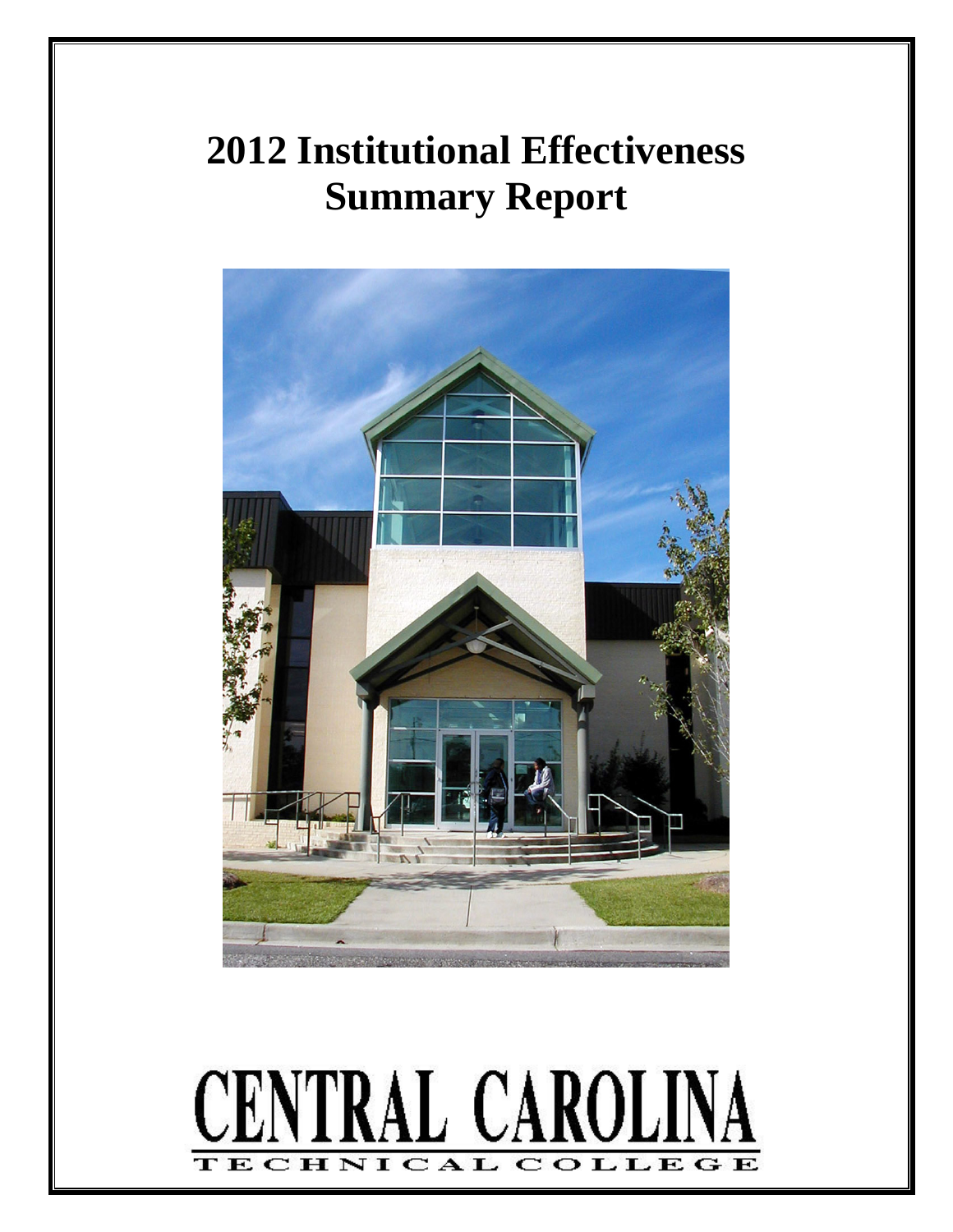# **2012 IE REPORT TRANSMITTAL FORM**

## *This form must be completed and returned with your data tables and summary report by August 1, 2012. Titles with strikethroughs do not require reporting in 2012 under Budget* **Proviso 89.90.**

## **Fill in boxes and submit electronically with IE Report data**

| Name of person<br>submitting information:                        | Bryan May                                                                                                                                                                                                                |  |  |  |  |  |
|------------------------------------------------------------------|--------------------------------------------------------------------------------------------------------------------------------------------------------------------------------------------------------------------------|--|--|--|--|--|
|                                                                  | The information included in the attached reports is current and correct to the best of my knowledge.                                                                                                                     |  |  |  |  |  |
| Title:                                                           | Director of Research and Institutional Effectiveness                                                                                                                                                                     |  |  |  |  |  |
| Institution:                                                     | Central Carolina Technical College                                                                                                                                                                                       |  |  |  |  |  |
| Phone:                                                           | Fax:<br>803-778-7841<br>803-778-7889                                                                                                                                                                                     |  |  |  |  |  |
| Email:                                                           | maybw@cctech.edu                                                                                                                                                                                                         |  |  |  |  |  |
| <b>Institutional web address of</b><br><b>Mission Statement:</b> | http://www.cctech.edu/about135.htm                                                                                                                                                                                       |  |  |  |  |  |
|                                                                  | May 18, 2010<br>Date approved by Board of Trustees or Area Commission:                                                                                                                                                   |  |  |  |  |  |
|                                                                  | Date approved by Commission on Higher Education:<br>May 26, 2010                                                                                                                                                         |  |  |  |  |  |
| <b>Institutional web address of</b><br><b>Summary Report:</b>    |                                                                                                                                                                                                                          |  |  |  |  |  |
| (Four-year institutions only)                                    | <b>Institutional web address of Title II Report:</b>                                                                                                                                                                     |  |  |  |  |  |
|                                                                  | Check list of IE Reports due August 1, 2012                                                                                                                                                                              |  |  |  |  |  |
|                                                                  | Summary Report (Posted on website and electronic copy to CHE)<br><b>Accreditation Table</b><br><b>Sponsored Research Table</b><br>Professional Examinations Table<br>$\mathbf{X}$<br><b>Success of Transfer Students</b> |  |  |  |  |  |
| <b>Date Submitted:</b>                                           | July 18, 2012                                                                                                                                                                                                            |  |  |  |  |  |
|                                                                  | Submit electronically to: Saundra Carr - scarr@che.sc.gov                                                                                                                                                                |  |  |  |  |  |
|                                                                  | Should you have trouble with electronic submission, you can mail a hard copy to:<br>Saundra Carr, SC Commission on Higher Education                                                                                      |  |  |  |  |  |

1122 Lady St., Suite 200, Columbia, SC 29201 Phone: 803-737-2274 Fax: 803-737-2297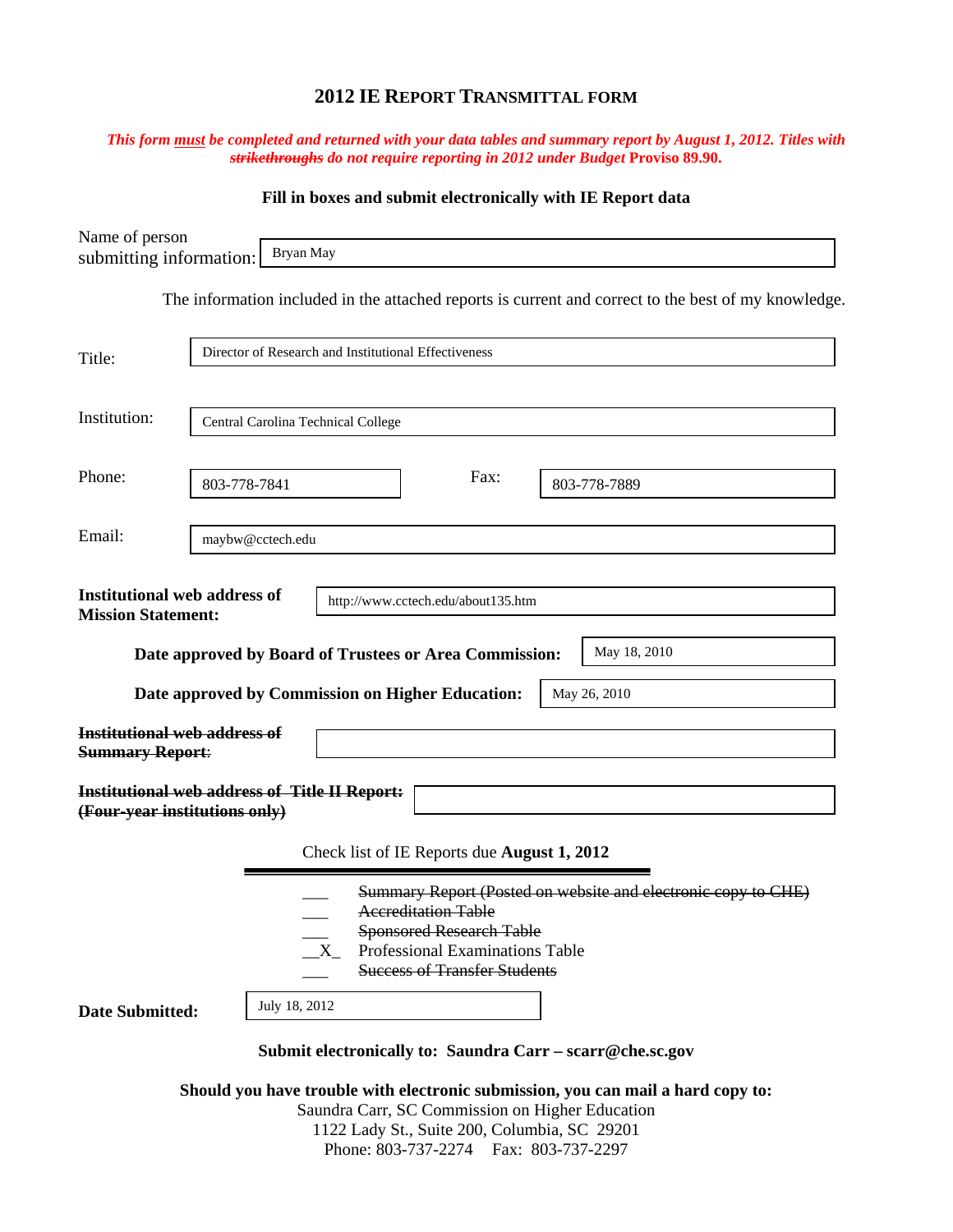### **Institution:**

#### **RESULTS OF PROFESSIONAL EXAMINATIONS**

*Applicable to all sectors – Reported for April 1, 2011- March 31, 2012* 

According to Section 59-101-350, the Commission is responsible for collecting "student scores on professional examinations with detailed information on state and national means, passing scores, and pass rates, as available, and with information on such scores over time, and the number of students taking each exam" from four- and two-year institutions to be included in the annual report to the General Assembly. The Commission on Higher Education also uses this information as the primary source with which to fulfill requirements in Section 59-103-30 for performance funding to collect information on Instructional Quality and Graduates' Achievements by looking at the scores of graduates on post-undergraduate professional, graduate, or employment-related examinations and certification tests.

Past committee work and the development of performance funding have defined the collection of this information to include only first-time test takers (except the teacher education exams at four-year

institutions, which include all test takers**) for those students who completed an examination during the period of April 1, 2011 through March 31, 2012**. The following tables display the exams that each sector has reported in the past. Please use this list as a guide for the exams you report this year on the table provided. **Please be aware that your institution may have students taking certification exams that have not been reported on in the past.** This would be the case if students were just beginning to complete a new program. In such cases, please report the scores and indicate that the exam is new to the table.

The Commission will request national and state pass rates and any additional information for these examinations, as it is available, from national and state agencies to be used in the report to the General Assembly. These national and state agencies can be found in "A Closer Look."

Praxis exams are reported separately in the following table.

| Name of Exam                                       | Date(s)<br><b>Administered</b> Examinees | # of | # of Examinees % Examinees<br>who Passed | <b>Passing</b> |
|----------------------------------------------------|------------------------------------------|------|------------------------------------------|----------------|
|                                                    |                                          |      |                                          |                |
| <b>TEACHING AND RESEARCH SECTORS</b>               |                                          |      |                                          |                |
| <b>PRAXIS Series II: Core Battery Professional</b> |                                          |      |                                          |                |
| Knowledge                                          |                                          |      |                                          |                |
| PRAXIS Series II: Principles of Learning &         |                                          |      |                                          |                |
| Teaching $(K-6)$                                   |                                          |      |                                          |                |
| PRAXIS Series II: Principles of Learning &         |                                          |      |                                          |                |
| Teaching $(5-9)$                                   |                                          |      |                                          |                |
| PRAXIS Series II: Principles of Learning &         |                                          |      |                                          |                |
| Teaching $(7-12)$                                  |                                          |      |                                          |                |
| PRAXIS Series II: Specialty Area Tests             |                                          |      |                                          |                |
|                                                    |                                          |      |                                          |                |

**Please note that Praxis results are reported on all test-takers.** Other exams are reported on first-time test-takers.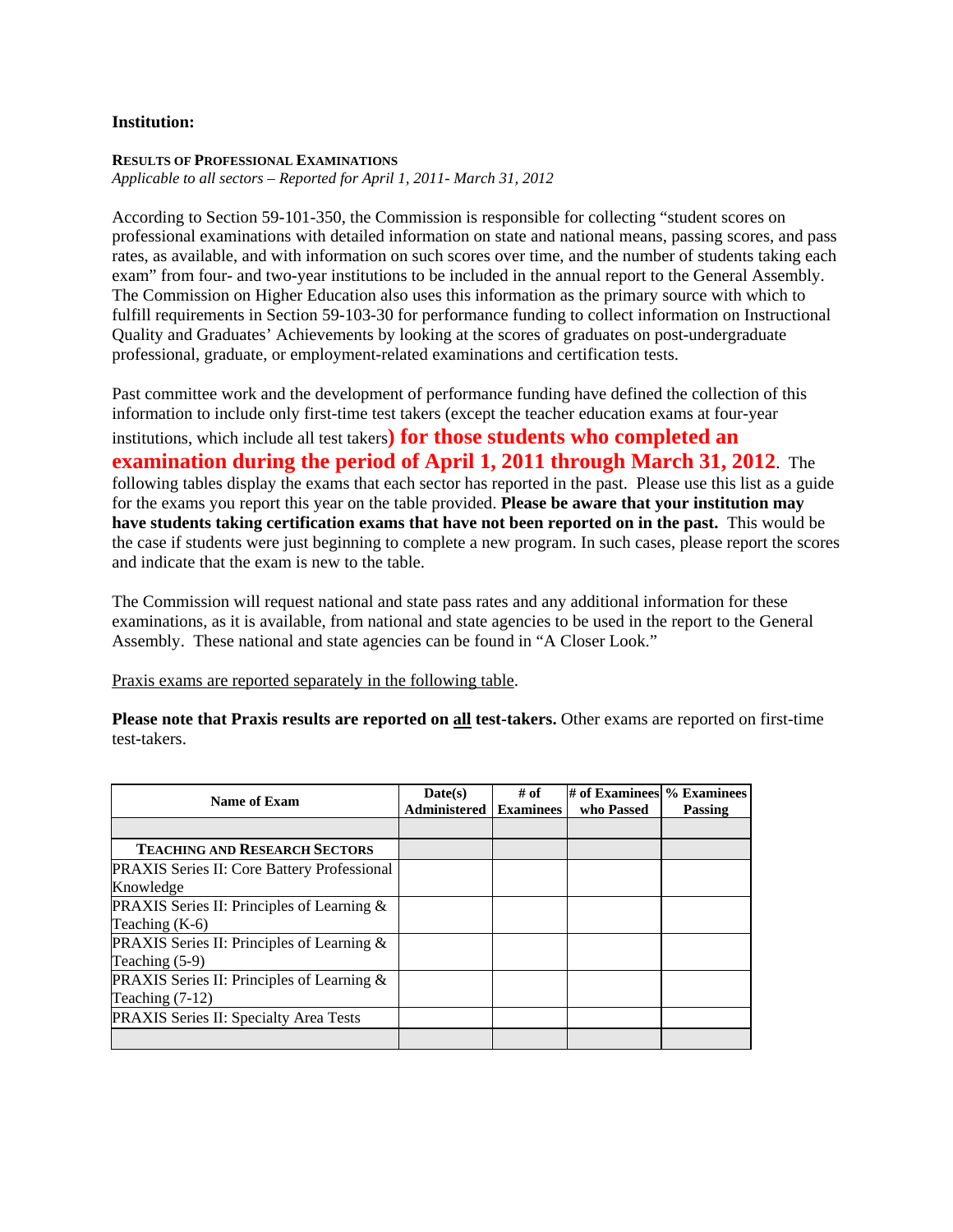| <b>RESEARCH SECTOR</b><br><b>ACC National Certification Exam in Nurse</b><br>Midwifery<br>American Bd. of Cardiovascular Perfusion<br>Exam - Part I (PBSE)<br>American Bd. of Cardiovascular Perfusion<br>Anesthetists Exam.<br>Multi-State Pharmacy Jurisprudence Exam<br>(MPJE)<br>National Board Dental Exam, Part I<br>National Board Dental Exam, Part II<br>National Council Licensure Exam. -<br>Registered Nurse (BSN)<br>National Physical Therapist Licensing Exam.<br>(PT)<br>National Certification Corporation for the<br>Obstetric, Gynecological and Neonatal<br><b>Nursing Specialties:</b><br>Neonatal Nurse Practitioner Exam.<br>North American Pharmacist Licensure Exam.<br>(NAPLEX)<br>Occupational Therapist, Registered (OTR)<br>Physician Assistant National Certifying<br>Exam. (PANCE)<br>South Carolina Bd. of Law Examination<br>Cytotechnology (ASCP)<br>State Board Dental Exam-SRTA Exam.<br>US Medical Licensing Exam. - Step I<br>US Medical Licensing Exam. - Step II<br><b>TEACHING SECTOR</b><br>National Council Licensure Exam.<br>Registered Nurse (BSN)<br><b>REGIONAL SECTOR</b><br>Council Licensure Exam-Registered Nurse<br>(ADN)<br><b>TECHNICAL SECTOR</b><br>Aircraft Maintenance - Airframe<br>Aircraft Maintenance - General<br>Aircraft Maintenance - Powerplant<br>Barbering<br>Certification Examination For Entry Level<br>Respiratory Therapy Practitioners (CRTT) | <b>Name of Exam</b>               | Date(s)<br><b>Administered</b> | $#$ of<br><b>Examinees</b> | # of 1 <sup>st</sup> Time<br><b>Examinees</b> | # of 1 <sup>st</sup> Time<br><b>Examinees</b><br>who Passed | $%1st$ Time<br><b>Examinees</b><br>Passing |
|---------------------------------------------------------------------------------------------------------------------------------------------------------------------------------------------------------------------------------------------------------------------------------------------------------------------------------------------------------------------------------------------------------------------------------------------------------------------------------------------------------------------------------------------------------------------------------------------------------------------------------------------------------------------------------------------------------------------------------------------------------------------------------------------------------------------------------------------------------------------------------------------------------------------------------------------------------------------------------------------------------------------------------------------------------------------------------------------------------------------------------------------------------------------------------------------------------------------------------------------------------------------------------------------------------------------------------------------------------------------------------------------------------------------------|-----------------------------------|--------------------------------|----------------------------|-----------------------------------------------|-------------------------------------------------------------|--------------------------------------------|
|                                                                                                                                                                                                                                                                                                                                                                                                                                                                                                                                                                                                                                                                                                                                                                                                                                                                                                                                                                                                                                                                                                                                                                                                                                                                                                                                                                                                                           |                                   |                                |                            |                                               |                                                             |                                            |
|                                                                                                                                                                                                                                                                                                                                                                                                                                                                                                                                                                                                                                                                                                                                                                                                                                                                                                                                                                                                                                                                                                                                                                                                                                                                                                                                                                                                                           |                                   |                                |                            |                                               |                                                             |                                            |
|                                                                                                                                                                                                                                                                                                                                                                                                                                                                                                                                                                                                                                                                                                                                                                                                                                                                                                                                                                                                                                                                                                                                                                                                                                                                                                                                                                                                                           |                                   |                                |                            |                                               |                                                             |                                            |
|                                                                                                                                                                                                                                                                                                                                                                                                                                                                                                                                                                                                                                                                                                                                                                                                                                                                                                                                                                                                                                                                                                                                                                                                                                                                                                                                                                                                                           |                                   |                                |                            |                                               |                                                             |                                            |
|                                                                                                                                                                                                                                                                                                                                                                                                                                                                                                                                                                                                                                                                                                                                                                                                                                                                                                                                                                                                                                                                                                                                                                                                                                                                                                                                                                                                                           |                                   |                                |                            |                                               |                                                             |                                            |
|                                                                                                                                                                                                                                                                                                                                                                                                                                                                                                                                                                                                                                                                                                                                                                                                                                                                                                                                                                                                                                                                                                                                                                                                                                                                                                                                                                                                                           | Exam - Part II (CAPE)             |                                |                            |                                               |                                                             |                                            |
|                                                                                                                                                                                                                                                                                                                                                                                                                                                                                                                                                                                                                                                                                                                                                                                                                                                                                                                                                                                                                                                                                                                                                                                                                                                                                                                                                                                                                           | Council on Certification of Nurse |                                |                            |                                               |                                                             |                                            |
|                                                                                                                                                                                                                                                                                                                                                                                                                                                                                                                                                                                                                                                                                                                                                                                                                                                                                                                                                                                                                                                                                                                                                                                                                                                                                                                                                                                                                           |                                   |                                |                            |                                               |                                                             |                                            |
|                                                                                                                                                                                                                                                                                                                                                                                                                                                                                                                                                                                                                                                                                                                                                                                                                                                                                                                                                                                                                                                                                                                                                                                                                                                                                                                                                                                                                           |                                   |                                |                            |                                               |                                                             |                                            |
|                                                                                                                                                                                                                                                                                                                                                                                                                                                                                                                                                                                                                                                                                                                                                                                                                                                                                                                                                                                                                                                                                                                                                                                                                                                                                                                                                                                                                           |                                   |                                |                            |                                               |                                                             |                                            |
|                                                                                                                                                                                                                                                                                                                                                                                                                                                                                                                                                                                                                                                                                                                                                                                                                                                                                                                                                                                                                                                                                                                                                                                                                                                                                                                                                                                                                           |                                   |                                |                            |                                               |                                                             |                                            |
|                                                                                                                                                                                                                                                                                                                                                                                                                                                                                                                                                                                                                                                                                                                                                                                                                                                                                                                                                                                                                                                                                                                                                                                                                                                                                                                                                                                                                           |                                   |                                |                            |                                               |                                                             |                                            |
|                                                                                                                                                                                                                                                                                                                                                                                                                                                                                                                                                                                                                                                                                                                                                                                                                                                                                                                                                                                                                                                                                                                                                                                                                                                                                                                                                                                                                           |                                   |                                |                            |                                               |                                                             |                                            |
|                                                                                                                                                                                                                                                                                                                                                                                                                                                                                                                                                                                                                                                                                                                                                                                                                                                                                                                                                                                                                                                                                                                                                                                                                                                                                                                                                                                                                           |                                   |                                |                            |                                               |                                                             |                                            |
|                                                                                                                                                                                                                                                                                                                                                                                                                                                                                                                                                                                                                                                                                                                                                                                                                                                                                                                                                                                                                                                                                                                                                                                                                                                                                                                                                                                                                           |                                   |                                |                            |                                               |                                                             |                                            |
|                                                                                                                                                                                                                                                                                                                                                                                                                                                                                                                                                                                                                                                                                                                                                                                                                                                                                                                                                                                                                                                                                                                                                                                                                                                                                                                                                                                                                           |                                   |                                |                            |                                               |                                                             |                                            |
|                                                                                                                                                                                                                                                                                                                                                                                                                                                                                                                                                                                                                                                                                                                                                                                                                                                                                                                                                                                                                                                                                                                                                                                                                                                                                                                                                                                                                           |                                   |                                |                            |                                               |                                                             |                                            |
|                                                                                                                                                                                                                                                                                                                                                                                                                                                                                                                                                                                                                                                                                                                                                                                                                                                                                                                                                                                                                                                                                                                                                                                                                                                                                                                                                                                                                           |                                   |                                |                            |                                               |                                                             |                                            |
|                                                                                                                                                                                                                                                                                                                                                                                                                                                                                                                                                                                                                                                                                                                                                                                                                                                                                                                                                                                                                                                                                                                                                                                                                                                                                                                                                                                                                           |                                   |                                |                            |                                               |                                                             |                                            |
|                                                                                                                                                                                                                                                                                                                                                                                                                                                                                                                                                                                                                                                                                                                                                                                                                                                                                                                                                                                                                                                                                                                                                                                                                                                                                                                                                                                                                           |                                   |                                |                            |                                               |                                                             |                                            |
|                                                                                                                                                                                                                                                                                                                                                                                                                                                                                                                                                                                                                                                                                                                                                                                                                                                                                                                                                                                                                                                                                                                                                                                                                                                                                                                                                                                                                           |                                   |                                |                            |                                               |                                                             |                                            |
|                                                                                                                                                                                                                                                                                                                                                                                                                                                                                                                                                                                                                                                                                                                                                                                                                                                                                                                                                                                                                                                                                                                                                                                                                                                                                                                                                                                                                           |                                   |                                |                            |                                               |                                                             |                                            |
|                                                                                                                                                                                                                                                                                                                                                                                                                                                                                                                                                                                                                                                                                                                                                                                                                                                                                                                                                                                                                                                                                                                                                                                                                                                                                                                                                                                                                           |                                   |                                |                            |                                               |                                                             |                                            |
|                                                                                                                                                                                                                                                                                                                                                                                                                                                                                                                                                                                                                                                                                                                                                                                                                                                                                                                                                                                                                                                                                                                                                                                                                                                                                                                                                                                                                           |                                   |                                |                            |                                               |                                                             |                                            |
|                                                                                                                                                                                                                                                                                                                                                                                                                                                                                                                                                                                                                                                                                                                                                                                                                                                                                                                                                                                                                                                                                                                                                                                                                                                                                                                                                                                                                           |                                   |                                |                            |                                               |                                                             |                                            |
|                                                                                                                                                                                                                                                                                                                                                                                                                                                                                                                                                                                                                                                                                                                                                                                                                                                                                                                                                                                                                                                                                                                                                                                                                                                                                                                                                                                                                           |                                   |                                |                            |                                               |                                                             |                                            |
|                                                                                                                                                                                                                                                                                                                                                                                                                                                                                                                                                                                                                                                                                                                                                                                                                                                                                                                                                                                                                                                                                                                                                                                                                                                                                                                                                                                                                           |                                   |                                |                            |                                               |                                                             |                                            |
|                                                                                                                                                                                                                                                                                                                                                                                                                                                                                                                                                                                                                                                                                                                                                                                                                                                                                                                                                                                                                                                                                                                                                                                                                                                                                                                                                                                                                           |                                   |                                |                            |                                               |                                                             |                                            |
|                                                                                                                                                                                                                                                                                                                                                                                                                                                                                                                                                                                                                                                                                                                                                                                                                                                                                                                                                                                                                                                                                                                                                                                                                                                                                                                                                                                                                           |                                   |                                |                            |                                               |                                                             |                                            |
|                                                                                                                                                                                                                                                                                                                                                                                                                                                                                                                                                                                                                                                                                                                                                                                                                                                                                                                                                                                                                                                                                                                                                                                                                                                                                                                                                                                                                           |                                   |                                |                            |                                               |                                                             |                                            |
|                                                                                                                                                                                                                                                                                                                                                                                                                                                                                                                                                                                                                                                                                                                                                                                                                                                                                                                                                                                                                                                                                                                                                                                                                                                                                                                                                                                                                           |                                   |                                |                            |                                               |                                                             |                                            |
|                                                                                                                                                                                                                                                                                                                                                                                                                                                                                                                                                                                                                                                                                                                                                                                                                                                                                                                                                                                                                                                                                                                                                                                                                                                                                                                                                                                                                           |                                   |                                |                            |                                               |                                                             |                                            |
|                                                                                                                                                                                                                                                                                                                                                                                                                                                                                                                                                                                                                                                                                                                                                                                                                                                                                                                                                                                                                                                                                                                                                                                                                                                                                                                                                                                                                           |                                   |                                |                            |                                               |                                                             |                                            |
|                                                                                                                                                                                                                                                                                                                                                                                                                                                                                                                                                                                                                                                                                                                                                                                                                                                                                                                                                                                                                                                                                                                                                                                                                                                                                                                                                                                                                           |                                   |                                |                            |                                               |                                                             |                                            |
|                                                                                                                                                                                                                                                                                                                                                                                                                                                                                                                                                                                                                                                                                                                                                                                                                                                                                                                                                                                                                                                                                                                                                                                                                                                                                                                                                                                                                           |                                   |                                |                            |                                               |                                                             |                                            |
|                                                                                                                                                                                                                                                                                                                                                                                                                                                                                                                                                                                                                                                                                                                                                                                                                                                                                                                                                                                                                                                                                                                                                                                                                                                                                                                                                                                                                           |                                   |                                |                            |                                               |                                                             |                                            |
|                                                                                                                                                                                                                                                                                                                                                                                                                                                                                                                                                                                                                                                                                                                                                                                                                                                                                                                                                                                                                                                                                                                                                                                                                                                                                                                                                                                                                           |                                   |                                |                            |                                               |                                                             |                                            |
|                                                                                                                                                                                                                                                                                                                                                                                                                                                                                                                                                                                                                                                                                                                                                                                                                                                                                                                                                                                                                                                                                                                                                                                                                                                                                                                                                                                                                           |                                   |                                |                            |                                               |                                                             |                                            |
|                                                                                                                                                                                                                                                                                                                                                                                                                                                                                                                                                                                                                                                                                                                                                                                                                                                                                                                                                                                                                                                                                                                                                                                                                                                                                                                                                                                                                           |                                   |                                |                            |                                               |                                                             |                                            |
|                                                                                                                                                                                                                                                                                                                                                                                                                                                                                                                                                                                                                                                                                                                                                                                                                                                                                                                                                                                                                                                                                                                                                                                                                                                                                                                                                                                                                           |                                   |                                |                            |                                               |                                                             |                                            |
|                                                                                                                                                                                                                                                                                                                                                                                                                                                                                                                                                                                                                                                                                                                                                                                                                                                                                                                                                                                                                                                                                                                                                                                                                                                                                                                                                                                                                           |                                   |                                |                            |                                               |                                                             |                                            |